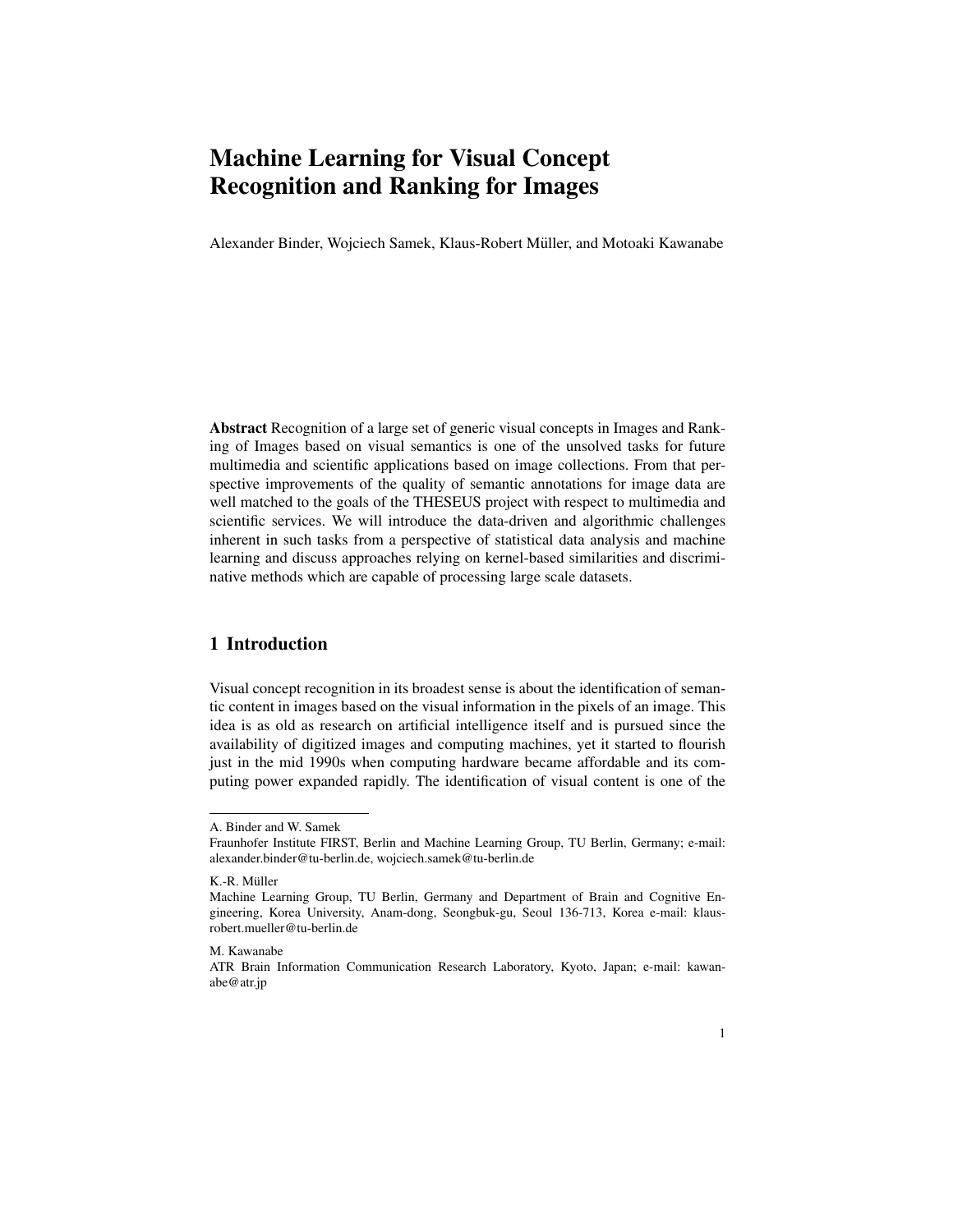unsolved tasks for future applications based on digital image collections. With the advent of the internet and consumer digital cameras, digital images have become widely available. This trend is enhanced by the evolution of embedded digital imaging systems in consumer products such as mobile phones and the increased availability in medical applications such as radiology imaging. The collection of image databases like digital archives in medial or medical facilities is facilitated by falling prices for storage devices. All this fuels the demand for systems which are capable of identifying in one or another sense visual contents in a large number of images. We will focus here on semantic concept recognition in images.

Formally, a visual concept can be represented as an indicator function  $\mathbb{I}_C$  on the space of all images  $\mathscr X$  such that  $\mathbb{I}_C(x) = 1$  denotes the presence of concept C in an image  $x \in \mathscr{X}$ .

$$
\mathbb{I}_C: \mathcal{X} \longrightarrow \{0, 1\} \tag{1}
$$

For ambiguous semantic concepts this definition is extended by assigning an image *x* a score  $f_C(x)$  in a bounded interval (e.g. [0,1]) which represents a numerical value for the strength of the presence of a semantic concept in an image:

$$
f_C: \mathcal{X} \longrightarrow [0,1]. \tag{2}
$$

This numerical value can be interpreted in a probabilistic manner as the agreement of a set of human annotators with respect to the question whether an image belongs to a semantic concept or not. In the context of statistical methods this is known as label noise. Such ambiguities arise naturally for concepts denoting the emotional impression of an image or concepts related to aesthetic quality.

We set the aim of Semantic Concept Recognition as the prediction of all semantic concepts present in an image. In contrast to multi-class approaches we aim at recognizing multiple concepts in an image, e.g. to find the set of concepts *Outdoor*, *Plants*, *Day*, *NeutralIllumination*, *PartlyBlurred*, *ParkGarden*, *Toy*, *Natural*, *Cute* and *Calm* in one image.

Thus, we are interested in predicting a large set of generic semantic concepts in contrast to a small set of highly specialized concepts as it is the aim of face recognition as an example. One image may show multiple concepts. The prediction output is desired to be a continuous score instead of a binary decision. The continuous score allows to provide hints about uncertainty of the prediction. Such information is highly useful for the common search scenario in which a user is interested to find the top *K* most likely images for a selected concept. The continuous score may be used for ranking in such a context. Such a ranking-based search scenario has proven to be practical and represents the state of the art for finding images according to their provided filenames by common internet search engines.

The notion of concept recognition may be adapted to more specific concepts: if one considers visual objects with a clearly determinable area, then one can pursue object detection which aims at finding a tight bounding box around the object or segmentation which assigns each pixel in the image a label corresponding for one of the objects or background.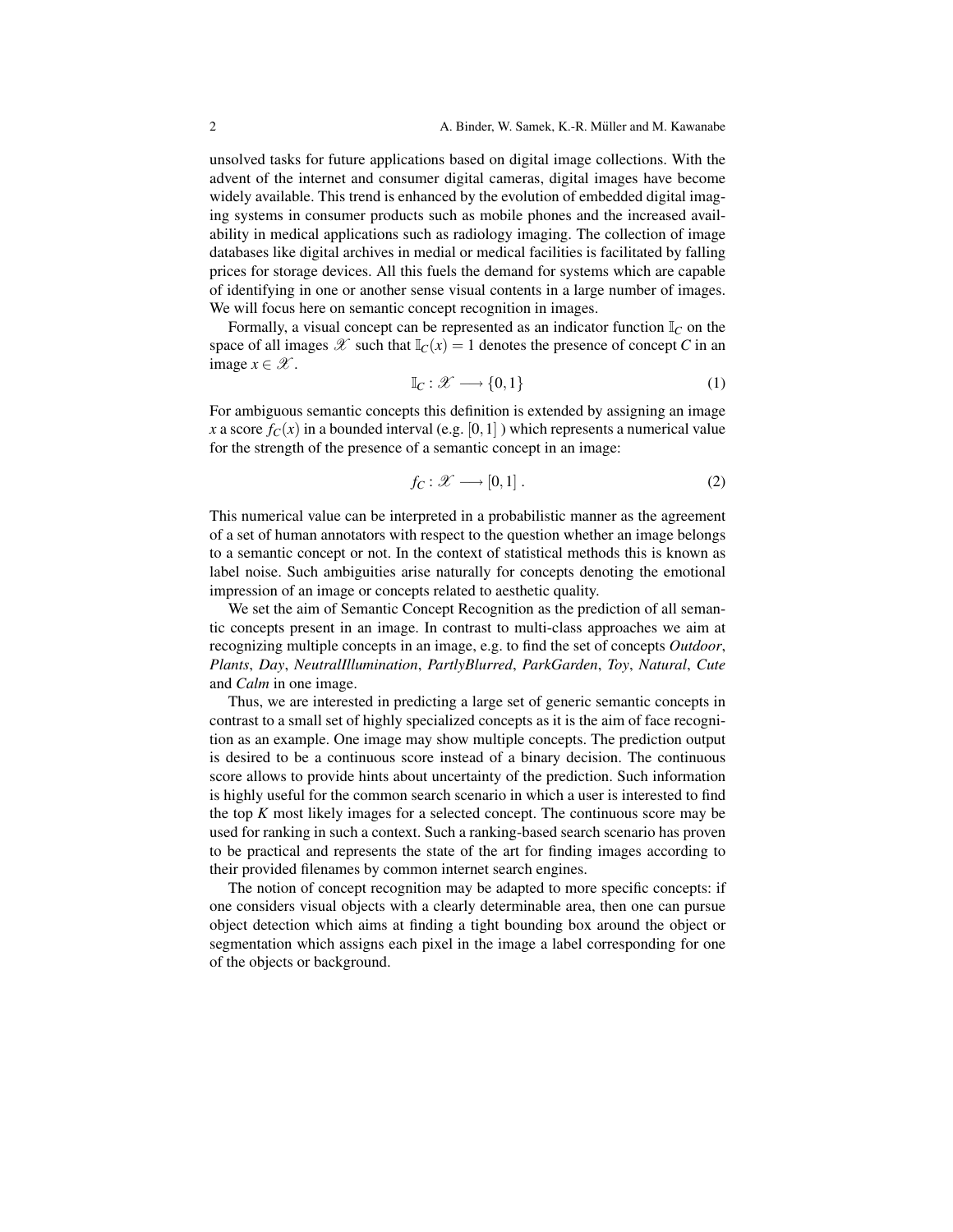## *1.1 Why is concept recognition in images a difficult task?*

One may ask why common internet search engines use the image search based by filenames as standard tool while search based on visual content appears to be in the beta phase at best. In this section we discuss some issues and challenges of visual concept recognition in images.

Generally speaking one may observe a large variability in the *semantic* structure of visual concepts. This presents a challenge for algorithms capable of predicting semantic concepts and ranking images according to them.

Key factors for the variance in the semantic structure of a semantic concept are the presence and absence of a wide range of all kinds of visual cues, their composition and their contribution to the classification of an image in a non-deterministic manner. The following examples will exemplify the above.

Concepts are defined by the presence of several visual cues in the image. The difference to classical object recognition is that the visual cues may vary highly and may not be classified into one simple object class. Consider the concept *Concert*. Photos showing a small group of people known to be famous music artists on stage are likely to belong to such a concept. At the same time a large group of hobby artists playing in an orchestra also shows a *Concert*.

The composition of cues beyond their mere presence may play an important role: A person holding a guitar in a certain pose may contribute to the classification as a *Concert*. However another pose with a guitar on his back may depict rather a travelling person. Similarly, music at a funeral scene is less likely called a *Concert*. One can think of many setups of musical instruments and people which are more or less likely to be a *Concert*.

This reveals that general semantic concepts are more difficult to recognize compared to classic single object recognition. Another reason besides the wide range of possible cues is that cues contribute in a non-deterministic way (which can be modeled in a probabilistic fashion) to the rating for belonging to semantic concepts. Consider the concept *StreetScene*: the presence of roads and buildings are cues for such a concept however the density and height of buildings, density of roads and the density of parked cars are important for judging whether this is a *StreetScene* or just a lonely road outside a town with some buildings near it. This probabilistic contribution of cues and their composition becomes obvious for concepts related to aesthetic quality or emotional impact such as *Funny* or *Scary*.

We can identify some special cases of the variability of cues which will be mentioned briefly.

• Varying positions and sizes of Regions in an image relevant for a semantic concept:

When limited to objects one will note that an object can fill a large fraction of the image or a very small region. An smaller object may have a highly varying position within the image. Similarly the appearance of an object may vary with its viewpoint. The same holds for cues contributing to a semantic concept instead of objects.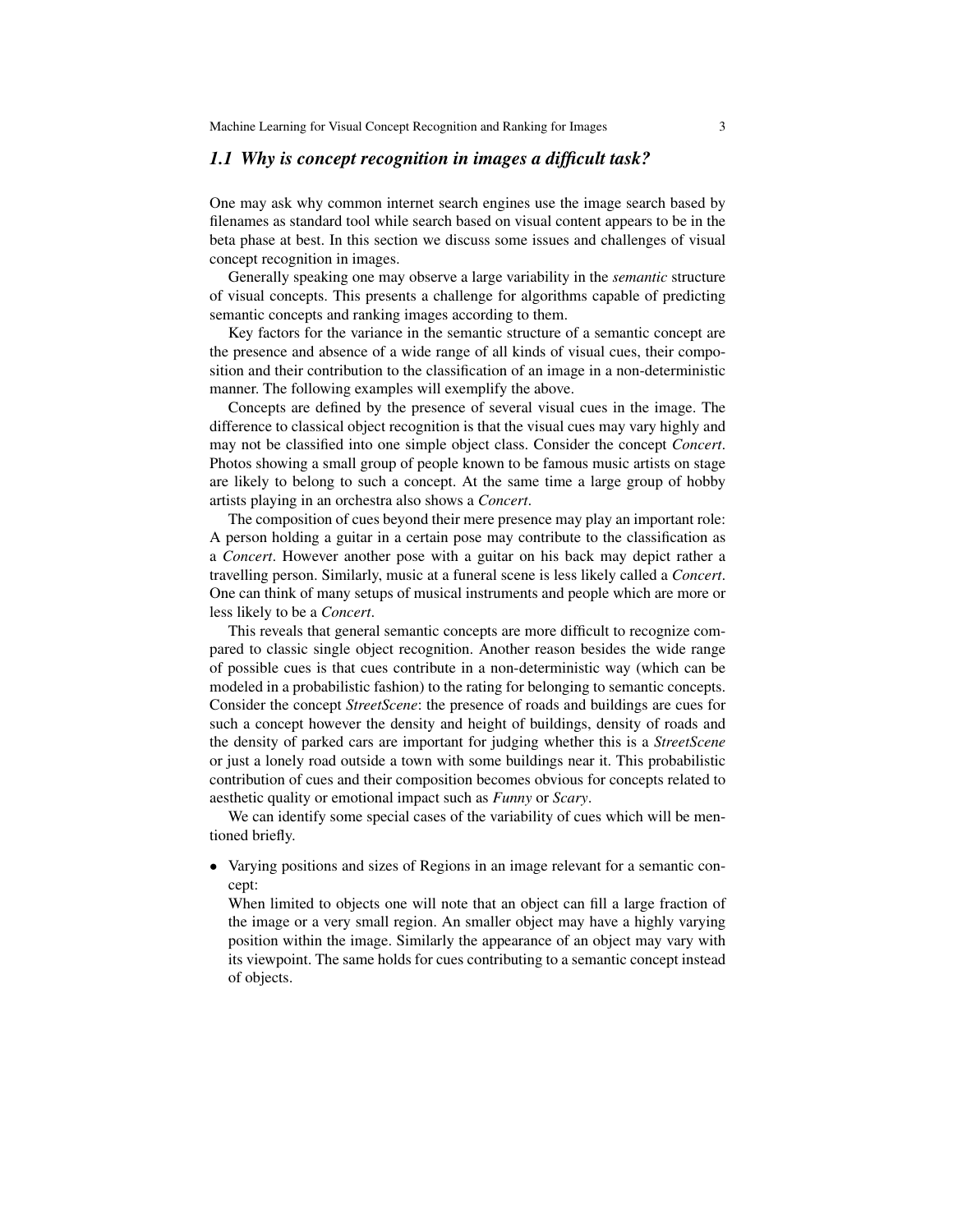- Occlusion of Regions in an image relevant for a semantic concept: Regions of an image relevant for the recognition of a semantic concept can be occluded.
- Clutter and Complex Scene Compositions:
	- Images can have large areas which are irrelevant for the recognition of a visual concept. Consider the example of a living room which contains somewhere an object of class *bottle* which is to be found.

# *1.2 The Role of Label noise*

The informal points discussed above may be interpreted in more formal statistical terms: they have two effects on increasing the difficulty of the classification problem. The first effect in a probabilistic classification setting is an increased irregularity of the optimal decision boundary. In a probabilistic setting the decision boundary for a visual concept would be the set of images *x* with maximal uncertainty with respect to the question whether a visual concept is present or not:  $P(\mathbb{I}_C(x) = 1) = 0.5$ .

The second effect is increased label noise. Label noise can be measured as the uncertainty of human annotators in assigning an image to belong to a semantic concept. Mathematically it can be modelled as the probability of an image to belong to a concept  $P(\mathbb{I}_C(x) = 1)$ .

Label noise has intuitively a deteriorating impact on classification accuracy, and more importantly on model selection. Learning of e.g. a support vector machine corresponds to the choice of a function from a class of functions by via selecting its parameters when solving the optimization problem.

Theorem 6 in [29] provides lower bounds for the expected risk in empirical risk minimization depending on a uniform bound for the label noise which are applicable e.g. to support vector machines with Gaussian kernels on bounded domains for distributions with smoothly differentiable Bayes boundaries.

**Theorem 1 (Theorem 6 from [29])** Let  $\mu$  be a probability measure on  $\mathcal X$  and S *be some class of classifiers on*  $\mathscr X$  *such that for some positive constants*  $K_1, K_2, \varepsilon_0$ *and r*

$$
K_2\varepsilon^{-r}\leq H_1(\varepsilon, S, \mu)\leq K_1\varepsilon^{-r}
$$

*for all*  $0 < \varepsilon \leq \varepsilon_0$ *, where*  $H_1(\varepsilon, S, \mu)$  *denotes the*  $\ell_1(\mu)$ *-metric entropy of S. Then, there exists a positive constant K depending on*  $K_1, K_2, \varepsilon_0$  *and r such that the following bound holds*

$$
R_n(h, S, \mu) = \inf_{\hat{s} \in S} \sup_{P \in \mathcal{P}(h, S, \mu)} \mathbb{E}[P(Y \neq \hat{s}(X)) - P(Y \neq s^*(X))]
$$
  
 
$$
\geq K(1-h)^{\frac{1}{1+r}} \max(h^{-\frac{1-r}{1+r}} n^{-\frac{1}{1+r}}, n^{-\frac{1}{2}})
$$
 (3)

*whenever*  $n > 2$ *.*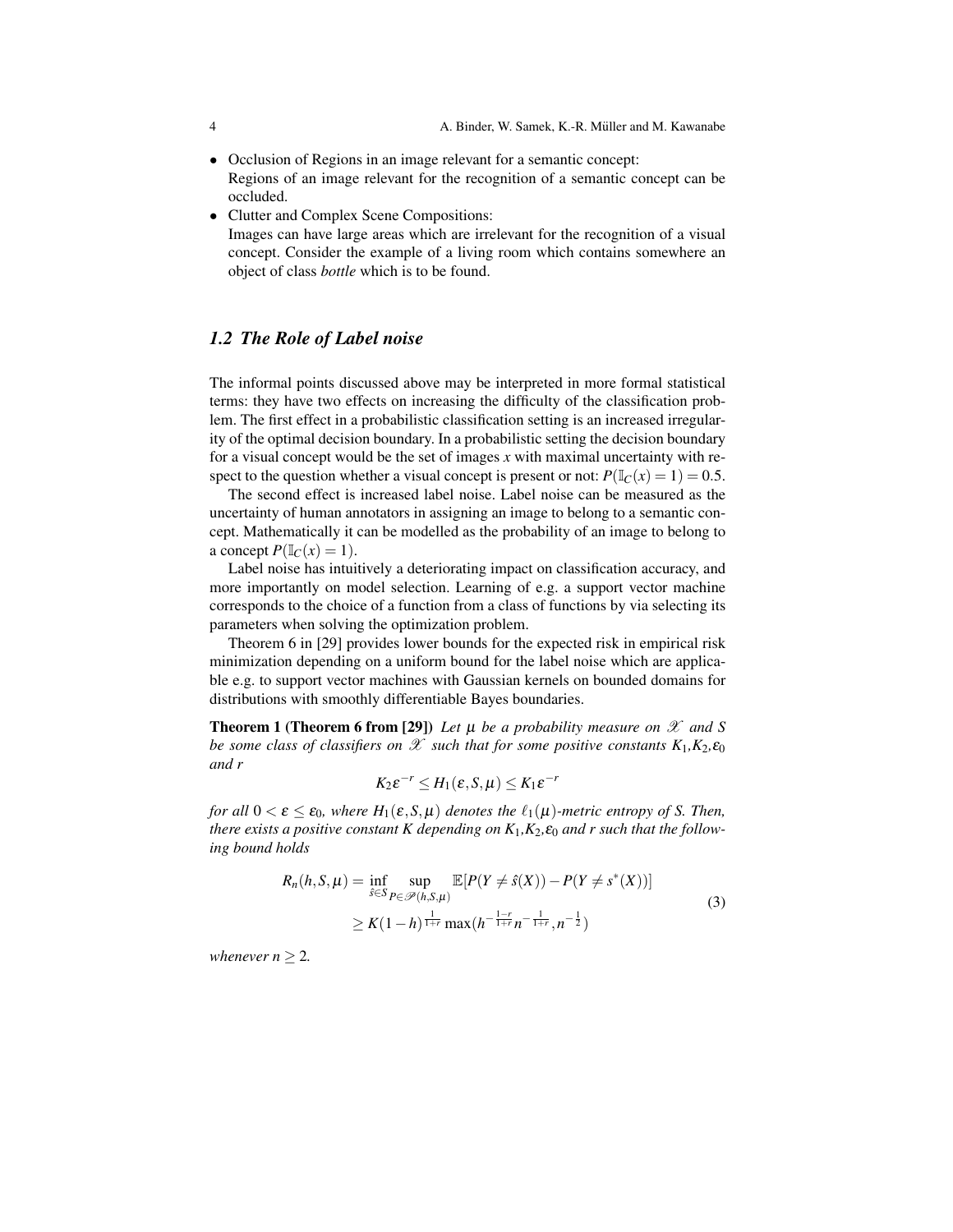For understanding of the theorem note that  $\mathcal{P}(h, S, \mu)$  is the set of distributions on the input-label product space  $\mathscr{X} \times \mathscr{Y}$  such that the input space distribution is  $\mu$ and the label noise is in each point of  $\mathscr X$  bounded by  $1/2 - h/2$ :  $|P(Y = 1|X =$ *x*)−0.5| ≥ *h*/2 and *s*<sup>\*</sup> is the Bayes classifier.  $\mathbb{E}[P(Y \neq \hat{s}(X)) - P(Y \neq s^*(X))]$  is the deviation between the expected errors of the classifier ˆ*s* and the a posteriori optimal Bayes classifier s<sup>\*</sup>. The supremum is taken over a class of distributions followed by selection of the optimal empirical classifier  $\hat{s}$  given knowledge of the distribution. Since the underlying distribution of images and their concept labels is unknown this implies that the lower bound is an optimistic formulation and results will be worse in practice.

An increase in the overall label noise corresponds to a decrease of the value of *h* which yields an increased lower bound in Theorem 1 for the expected deviation between the expected error of an optimistically selected classifier and the statistically best possible classifier within a function class. *The qualitative message is that label noise does have a highly deteriorating influence on model selection.*

# *1.3 A Machine Learning Approach*

As seen in the preceding section, the methodological challenge consists in the ability to deal with a large set of differing visual concepts, ranging from localized objects to overall emotional impressions, the large variability of image appearance present within general visual concepts beyond simple objects like *Partylife, BeachHoliday, Mountains, Indoor, Euphoric, AestheticImpression* and the disagreement of human annotators in labelling images for such concepts.

Statistical learning methods are constructed to be robust against annotator disagreement, labelling errors, varying image qualities and scales of visible cues, differing lighting conditions, occlusion and clutter in images. They are able to extract relevant structures based on *implicit and statistical* definitions such as labelling example images as belonging to the same concept even when there is no way to define deterministic rules for what a concept should be. This makes statistical learning methods a valuable complement to *explicit and deterministic* knowledge modelling via ontologies.

The principle of the imaging solutions is based on countering the large variability of visual concepts by a large set of varying image representations being computed for each image and learning the optimal weighting of these representations for each visual concept based on criteria derived from state of the art statistical machine learning as depicted in Figure 1.

Two key components of the approach will be described in the following: Bag of Words Features and the learning of kernel combinations.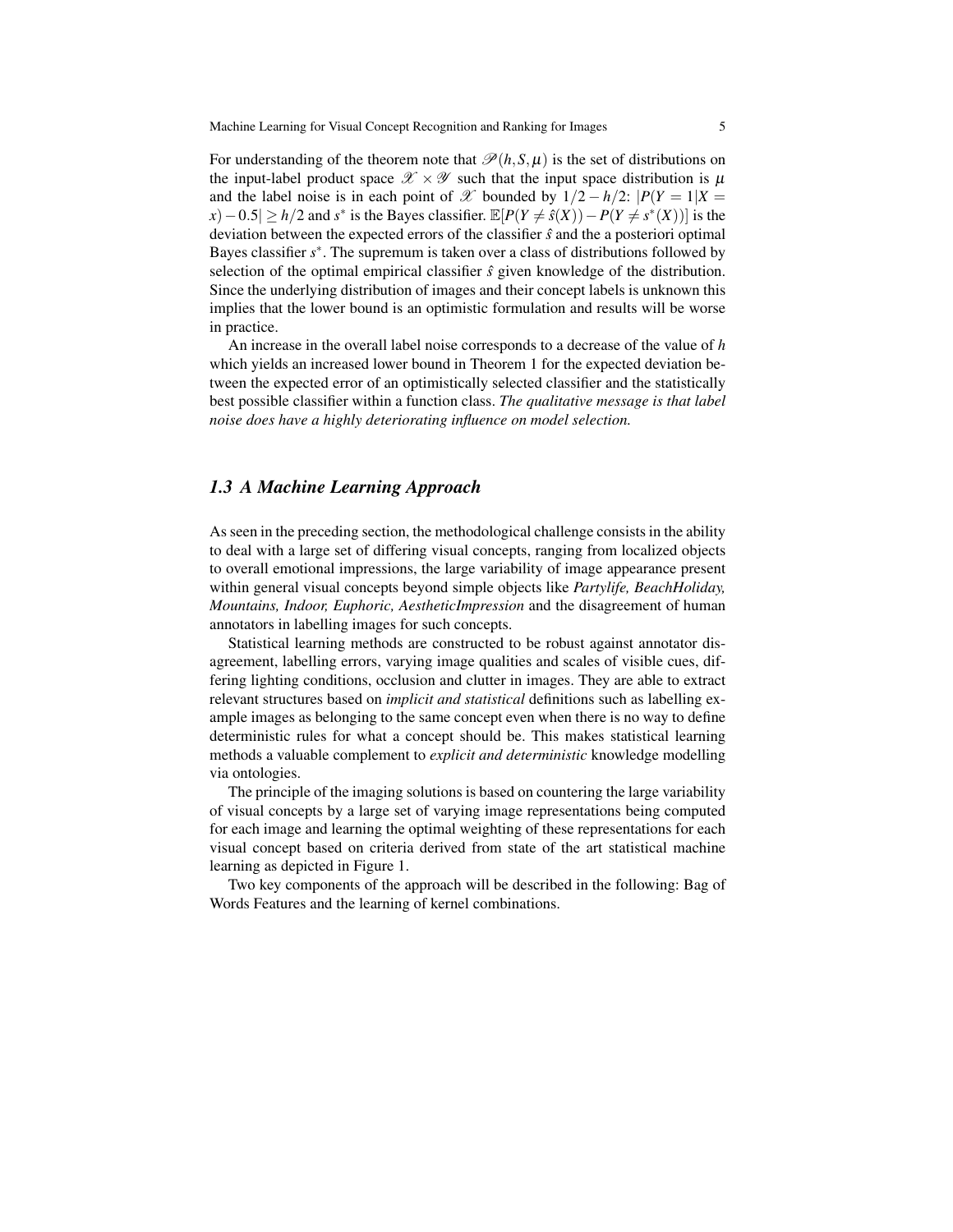

Fig. 1 Graphical depiction of the multiple feature extraction and multiple kernel learning based machine learning approach.

# 2 Bag of Words Features

In the last decade bag of words features [14] have evolved into the dominating feature extraction approach for visual concept recognition and ranking. They deliver constantly the top-ranked solutions in this field as shown over all the past years in state of the art benchmark challenges like Pascal Visual object categorization [16] and ImageCLEF PhotoAnnotation [32] which deal with images with high visual variance. For image recognition problems on highly specialized narrow domains, other feature extraction methodologies may deliver better results.

The Bag of words feature is a three stage feature extraction principle which is not linked to the SIFT feature itself. In the first stage a set of local features is computed from an image. Formally, a local feature is a vector computed over a localized subset of the image. The SIFT descriptor [28] is the most popular choice. Besides the choice of the local feature, regions for its computation have to be chosen. Typically, local features are computed on small overlapping regions taken from the whole image. Apart from grid sampling, biased random sampling [47, 7] may serve for computation of the corresponding descriptor regions. The number of local features may vary across images, for example by adaptation to image size. The second stage, the computation of the set of visual words, is done once during training time. Formally, a visual word is a point in the space of local features. One possibility to compute the visual words is discretization of the local feature density using k-means. Practically proven alternatives are radius-based clustering [22], Bayesian methods like pLSA [20] and more commonly Fisher vectors based on Gaussian mixture models [13], sparse coding [46]. There has been considerable research on improvements for visual word generation, such as hierarchical clustering [31], class-wise clustering [42], weakly-supervised clustering [9] or optimization of information-theoretic cri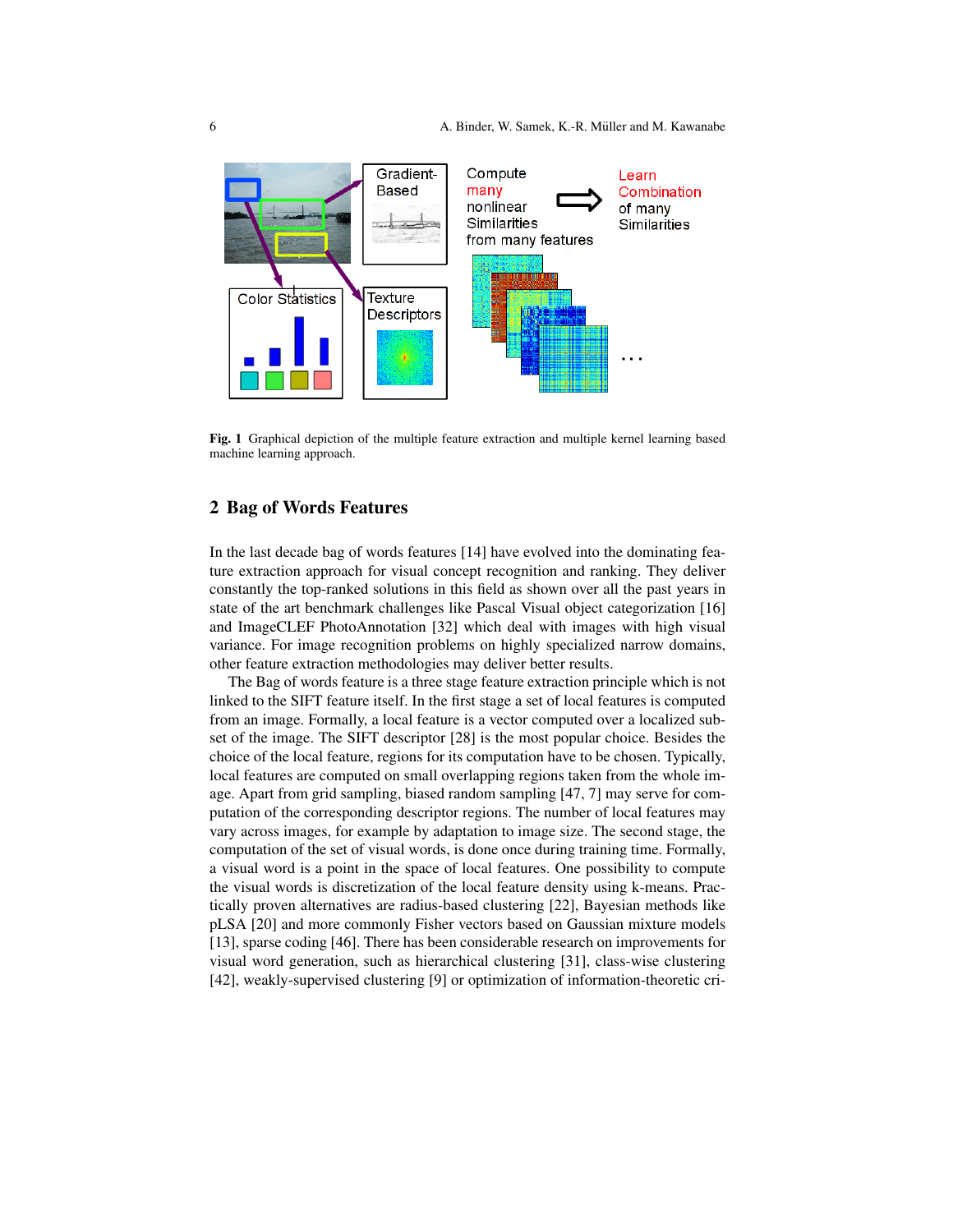teria [48]. Finally the last stage is the aggregation of local features into the global Bag of Words feature. The local features are mapped on the visual words, usually with weights based on the distances between the local feature and all the prototypes. Examples are soft codebooks [19] and fast local linear coding [41].

The strength of the bag of words feature lies in its robustness which comes from the following factors:

- the absence of modelling of spatial relations between parts unlike earlier approaches which are susceptible to noise in images with complex sceneries.
- the aggregation of local features into a global feature which implies denoising via averaging of contributions of many local features.
- the choice of robust local features such as SIFT [28] or SURF [3] which are known to be invariant against many changes in lighting conditions. See [35] for an overview from a color theoretic point of view.

Another advantage of bag of words features is their computational scalability. This is an advantage over intuitively more appealing Bayesian approaches which often need to rely on restricted probability models or inference approximations in practice. Computation of bag of words features in real-time is demonstrated in [40]. [36] demonstrates their efficient computation on GPUs.

The work [33] shows by comparing against human performance that Bag of words features yield a similar performance to humans on jumbled images which were cut into square parts and then piecewise randomly permutated and rejoined. The human advantage is our ability to extract spatial relations between parts which requires us, however, to spend years of learning in childhood from millions of examples and some hundred thousand years of brain evolution for the base learning system being operational.

The BoW method is also applied with superior results in competitions in related domains such as semantic indexing for videos in TRECVID [21] or the winning entry in ILSVRC2011 large scale object detection challenge [37].

Despite their robustness for domains with highly variable images Bag of words features are also applied to narrow domains such as concept recognition for medical images [1, 44, 12].

*In conclusion, Bag of words features are very well suited for image annotation tasks.*

#### 3 Learning Kernel Combinations

Once there are many possible feature representations at hand for each image, the question arises how to combine them. The answer from the point of statistical machine learning is to learn a combination from image features and labels, trying to separate the images belonging to a visual concept from the rest in a high dimensional feature space. The typical dimensionality of single features in the order of several thousands limits the usefulness of classification trees and simple nearest neighbor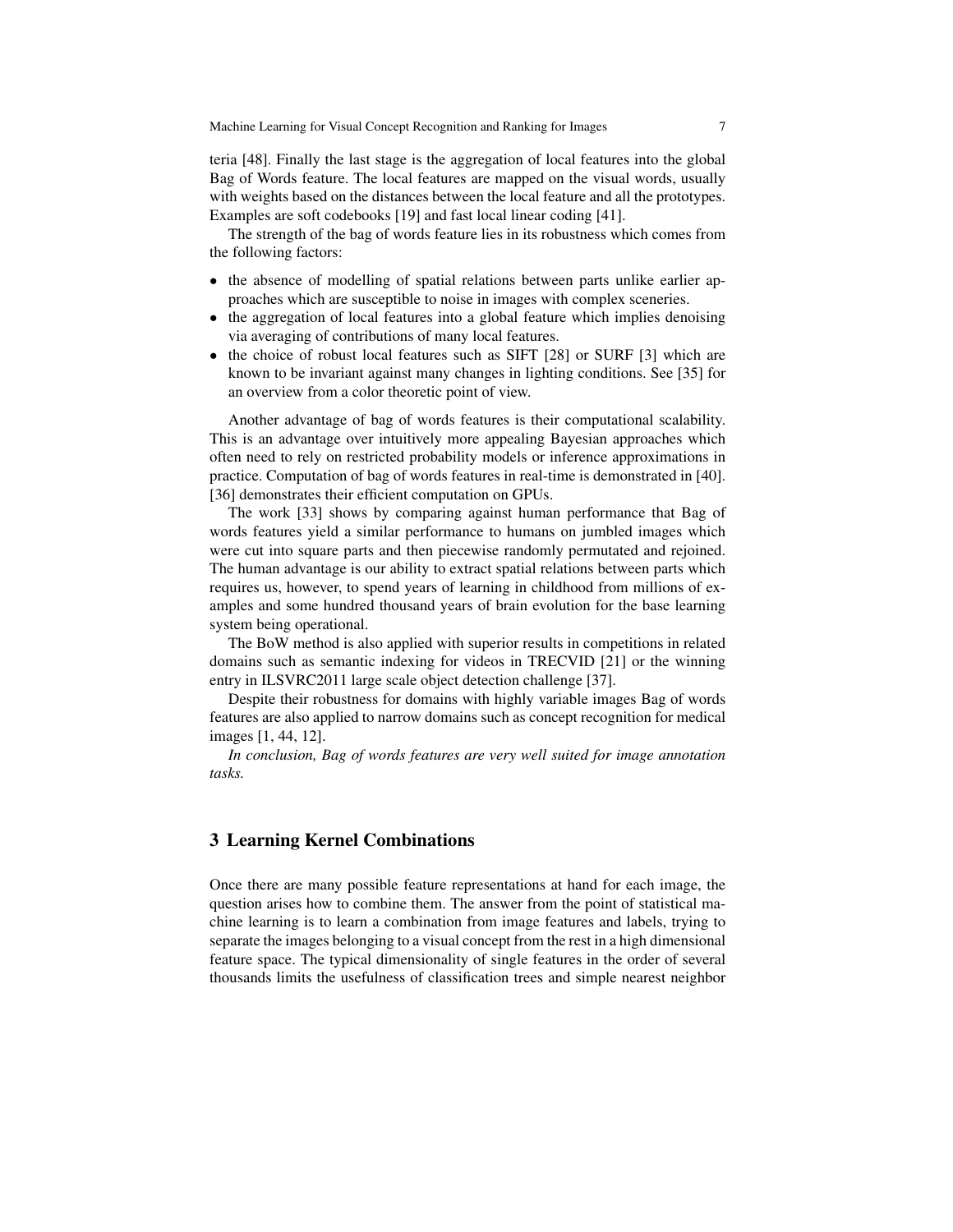algorithms. Several principled machine learning algorithms have been developed like the classic Boosting [17] as the most famous one.

We will focus on kernel-based algorithms [30]. A kernel can be said to be a positive definite matrix of similarity values between data samples. These similarity values have been computed from the features available for each image. Given a loss function, the similarity values contained in a kernel matrix can be used to learn a classifier which predicts the annotation. A well established method for learning such a classifier are support vector machines [11] which have been used with success in a variety of fields such as genome analysis, computational chemistry, finance, braincomputer interfacing, image and natural language processing.

The learning of kernel combinations relies on Multiple kernel learning [24] which extends support vector machines (see formula 4). It learns weights for a linear combination of kernels in addition to the parameters of an ordinary support vector machine for each visual concept. The need for learning kernel combinations in image annotation tasks has been widely recognized in the international community as seen by the application of sparse multiple kernel learning to object recognition [25, 18], object detection [26], or developments of alternative non-sparse Kernel learning algorithms [45] which were influenced by Multiple kernel learning.

$$
\min_{\beta, \mathbf{w}, b, \xi} \quad \frac{1}{2} \sum_{j=1}^{m} \beta_j \mathbf{w}'_j \mathbf{w}_j + C \|\xi\|_1
$$
\n
$$
\text{s.t.} \quad \forall i: \ y_i \left( \sum_{j=1}^{m} \beta_j \mathbf{w}'_j \psi_j(\mathbf{x}_i) + b \right) \ge 1 - \xi_i
$$
\n
$$
\xi \ge \mathbf{0}; \quad \beta \ge \mathbf{0}; \quad \|\beta\|_p \le 1.
$$
\n
$$
(4)
$$

The advantage of non-sparse multiple kernel learning lies in the combination of the robustness of the support vector machine with adjustable regularization for the learning of kernel weights. The latter constitutes the essential difference to its predecessor, the sparse multiple kernel learning [27, 2, 38].

The image annotation system developed by the Fraunhofer FIRST and the TU Berlin has been tested in several international benchmark competitions with undisclosed ground truth for the test data. The joint efforts resulted in being the third best group at the ImageCLEF2009 Photo Challenge, the fourth best group at the Pascal VOC 2009 Object Classification Challenge, and finally, submitting the winning entries [7] for two categories of ImageCLEF2011 PhotoAnnotation Challenge [32], namely multi-modal and visual Ranking by the mean average precision measure for which multiple kernel learning was employed.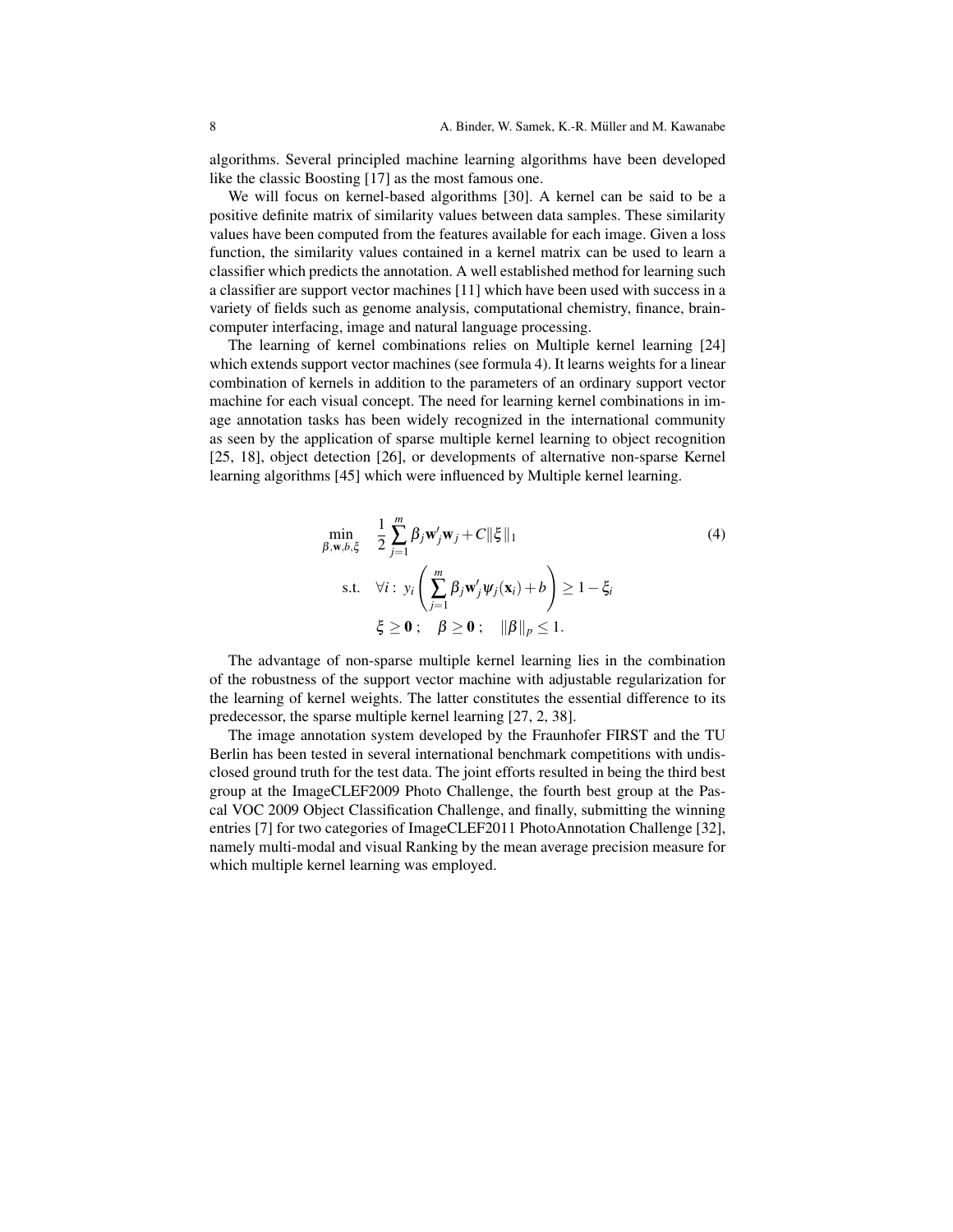# 4 Outlook: Beyond Visual Concept Annotation - Towards Semantic Scene Understanding

This chapter has reviewed on the basis of selected scientific contributions that Machine Learning has proved its high usefulness in practical image annotation [34, 23]. This was – along with excellent publications [9, 42, 43, 6, 8] – also demonstrated in successful submissions to international annotation competitions [32, 16, 4] and most recently the best visual and multi-modal submission entries in the ImageCLEF2011 PhotoAnnotation Challenge [7].

When striving for intelligent Machine Vision a number of hard challenges still lie ahead. Multimodal sources of information and their respective hierarchical status have to fused on firm theoretical grounds, here a lot is still to be done. Machine Learning based Visual Concept Annotation and ranking needs to be combined with semantic knowledge such as taxonomies in order to express semantic relations between visual concept classes [5, 15]. Semantic classes are far from independent, thus a challenge will be to model dependency structure appropriately; Multi-Task Learning will only be a first step into this important direction. Finally, the real world is a complex, structured and highly non-stationary environment. What statistical structure may hold for an image ensemble in 2000 may not be up to date in 2012. Thus it will be important to establish high performing learning methods that work stably despite the non-stationarity of the world around us and all its structural changes [39, 10]. The emerging fields of human action classification and anomaly detection in surveillance videos require solutions for such problems.

## Acknowledgements

This work was supported by the Federal Ministry of Economics and Technology of Germany (BMWi) under the project THESEUS (FKZ 01MQ07018). Furthermore it was in part supported by the World Class University Program through the National Research Foundation of Korea funded by the Korean Ministry of Education, Science, and Technology, under Grant R31-10008. We like to express our thanks to Volker Tresp, the work package leader at CTC WP6, Ralf Schäfer from the Fraunhofer HHI and Shinichi Nakajima from the Nikon corporation for the fruitful collaboration.

#### References

1. Andre, B., Vercauteren, T., Buchner, A.M., Wallace, M.B., Ayache, N.: Retrieval evaluation ´ and distance learning from perceived similarity between endomicroscopy videos. In: MIC-CAI, LNCS, p. 8p. Springer, Heidelberg (2011)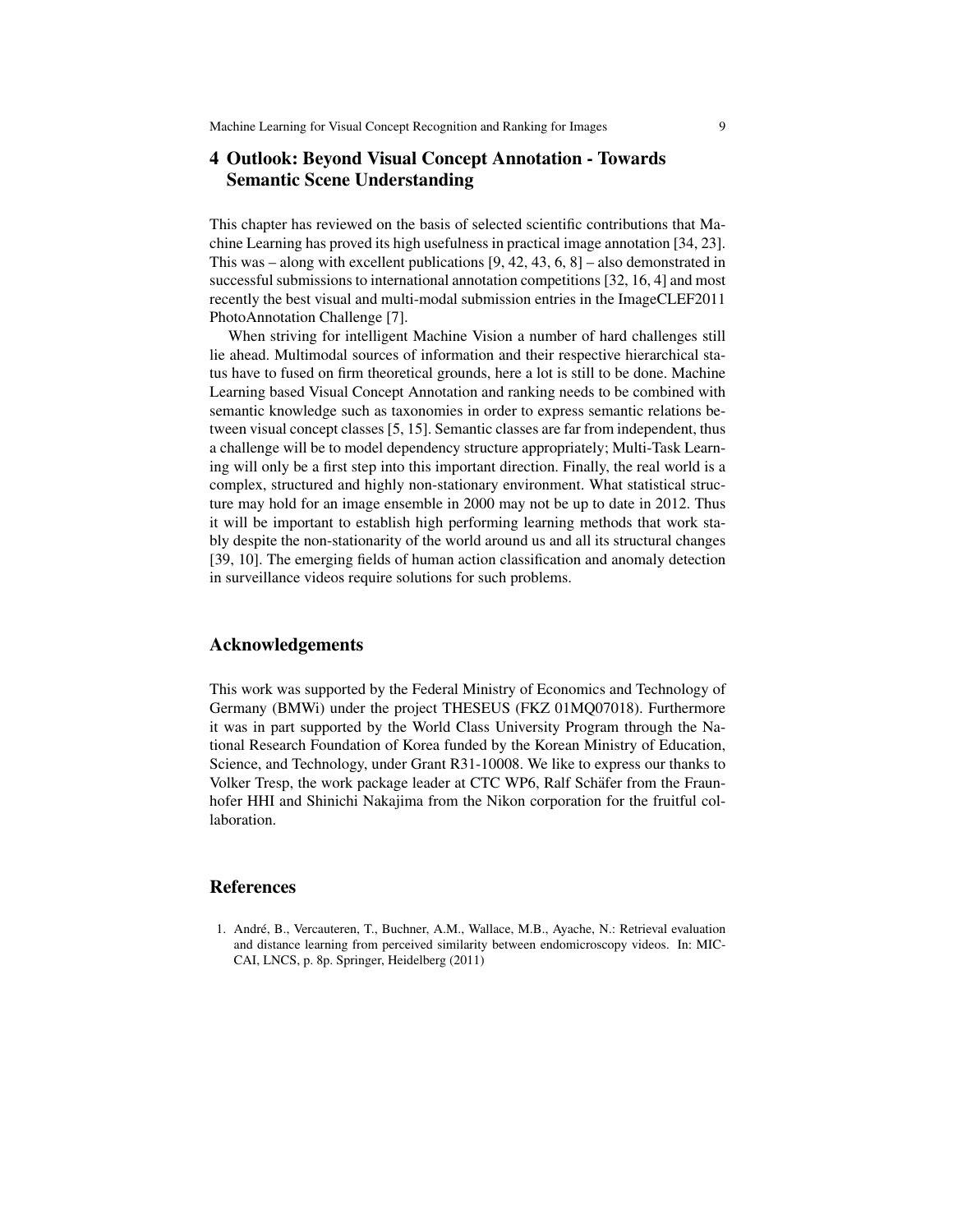- 2. Bach, F., Lanckriet, G., Jordan, M.: Multiple kernel learning, conic duality, and the smo algorithm. ICML (2004)
- 3. Bay, H., Ess, A., Tuytelaars, T., Van Gool, L.: Speeded-up robust features (surf). Computer Vision Image Understanding 110, 346–359 (2008). DOI 10.1016/j.cviu.2007.09.014
- 4. Binder, A., Kawanabe, M.: Enhancing recognition of visual concepts with primitive color histograms via non-sparse multiple kernel learning. In: CLEF (2), pp. 269–276 (2009)
- 5. Binder, A., Müller, K.R., Kawanabe, M.: On taxonomies for multi-class image categorization. International Journal of Computer Vision pp. 1–21 (2011). DOI 10.1007/s11263-010-0417-8
- 6. Binder, A., Nakajima, S., Kloft, M., Müller, C., Samek, W., Brefeld, U., Müller, K.R., Kawanabe, M.: Insights from classifying visual concepts with multiple kernel learning. PLoS ONE Submitted 2011.
- 7. Binder, A., Samek, W., Kloft, M., Müller, C., Müller, K.R., Kawanabe, M.: The joint submission of the TU Berlin and Fraunhofer FIRST (TUBFI) to the ImageCLEF2011 photo annotation task. In: CLEF (Notebook Papers/Labs/Workshop) (2011)
- 8. Binder, A., Samek, W., Müller, K.R., Kawanabe, M.: Enhanced representation and multi-task learning for image annotation. Computer Vision and Image Understanding Submitted 2011.
- 9. Binder, A., Wojcikiewicz, W., Müller, C., Kawanabe, M.: A hybrid supervised-unsupervised vocabulary generation algorithm for visual concept recognition. In: ACCV (3), pp. 95–108 (2010)
- 10. von Bünau, P., Meinecke, F.C., Király, F.J., Müller, K.R.: Finding stationary subspaces in multivariate time series. Physical Review Letters 103(21), 214,101 (2009). DOI 10.1103/PhysRevLett.103.214101
- 11. Cortes, C., Vapnik, V.: Support-vector networks. Machine Learning 20(3), 273–297 (1995)
- 12. Cruz-Roa, A., Caicedo, J.C., Gonzalez, F.A.: Visual pattern mining in histology image collec- ´ tions using bag of features. Artificial Intelligence in Medicine 52(2), 91–106 (2011)
- 13. Csurka, G., Perronnin, F., Marchesotti, L., Clinchant, S., Ah-Pine, J.: Fisher kernel representation of images and some of its successful applications. In: VISAPP (1), pp. 21–25 (2010)
- 14. Dance, C., Willamowski, J., Fan, L., Bray, C., Csurka, G.: Visual categorization with bags of keypoints. In: ECCV International Workshop on Statistical Learning in Computer Vision (2004). URL http://www.xrce.xerox.com/Publications/Attachments/2004-010/2004 010.pdf
- 15. Deng, J., Berg, A.C., Li, F.F.: Hierarchical semantic indexing for large scale image retrieval. In: CVPR, pp. 785–792 (2011)
- 16. Everingham, M., Van Gool, L., Williams, C.K.I., Winn, J., Zisserman, A.: The Pascal Visual Object Classes (VOC) Challenge. International Journal of Computer Vision 88(2), 303–338 (2010)
- 17. Freund, Y., Schapire, R.E.: A decision-theoretic generalization of on-line learning and an application to boosting. In: EuroCOLT, pp. 23–37 (1995)
- 18. Gehler, P.V., Nowozin, S.: On feature combination for multiclass object classification. In: ICCV, pp. 221–228 (2009)
- 19. van Gemert, J., Geusebroek, J.M., Veenman, C.J., Smeulders, A.W.M.: Kernel codebooks for scene categorization. In: ECCV(3), pp. 696–709 (2008)
- 20. Hofmann, T.: Probabilistic latent semantic analysis. In: UAI, pp. 289–296 (1999)
- 21. Inoue, N., Kamishima, Y., Wada, T., Shinoda, K., Sato, S.: TokyoTech+Canon at TRECVID 2011. In: 2011 TREC Video Retrieval Evaluation (2011). URL http://wwwnlpir.nist.gov/projects/tvpubs/tv11.papers/tokyotechcanon.pdf
- 22. Jurie, F., Triggs, B.: Creating efficient codebooks for visual recognition. In: ICCV, pp. 604– 610 (2005)
- 23. Kawanabe, M., Binder, A., Muller, C., Wojcikiewicz, W.: Multi-modal visual concept classi- ¨ fication of images via markov random walk over tags. In: WACV, pp. 396–401 (2011)
- 24. Kloft, M., Brefeld, U., Sonnenburg, S., Zien, A.: Lp-norm multiple kernel learning. Journal of Machine Learning Research 12, 953–997 (2011)
- 25. Kumar, A., Sminchisescu, C.: Support kernel machines for object recognition. In: ICCV (2007)
- 26. Lampert, C., Blaschko, M.: A multiple kernel learning approach to joint multi-class object detection. In: DAGM, pp. 31–40 (2008)